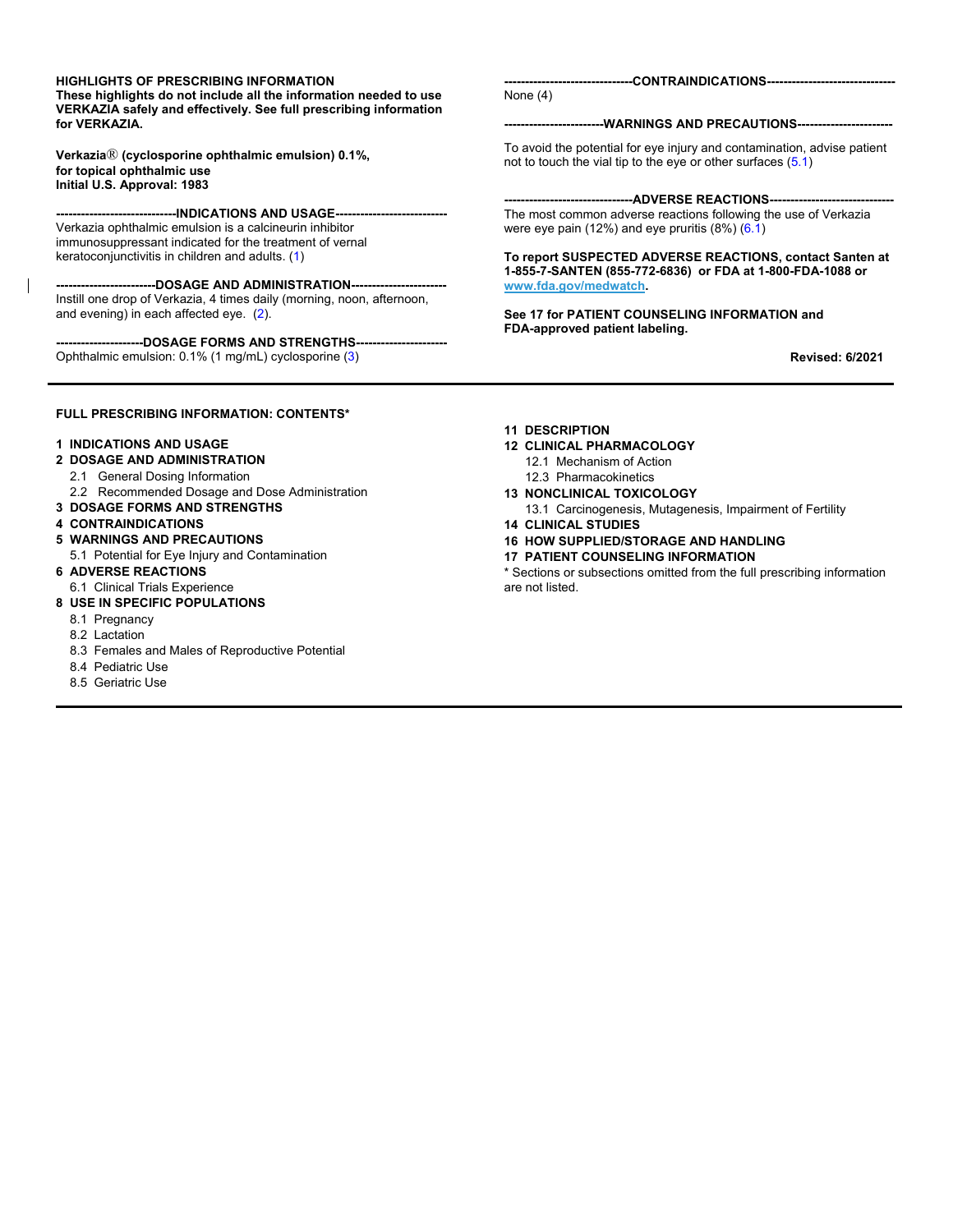# **FULL PRESCRIBING INFORMATION**

## <span id="page-1-0"></span>**1 INDICATIONS AND USAGE**

Verkazia ophthalmic emulsion is indicated for the treatment of vernal keratoconjunctivitis (VKC) in children and adults.

# <span id="page-1-1"></span>**2 DOSAGE AND ADMINISTRATION**

# **2.1 General Dosing Information**

Gently shake the single-dose vial several times to obtain a uniform, white, opaque emulsion before use.

Contact lenses should be removed before applying Verkazia and may be reinserted 15 minutes after administration.

If a dose is missed, treatment should be continued as normal, at the next scheduled administration.

If more than one topical ophthalmic product is being used, administer the eye drops at least 10 minutes apart to avoid diluting products. Administer Verkazia 10 minutes prior to using any eye ointment, gel or other viscous eye drops.

Discard the vial immediately after use.

## **2.2 Recommended Dosage and Dose Administration**

Instill one drop of Verkazia, 4 times daily (morning, noon, afternoon, and evening) into each affected eye.

<span id="page-1-2"></span>Treatment can be discontinued after signs and symptoms are resolved and can be reinitiated if there is a recurrence.

## **3 DOSAGE FORM AND STRENGTH**

Ophthalmic emulsion: 0.1% (1 mg/mL) cyclosporine

## <span id="page-1-3"></span>**4 CONTRAINDICATIONS**

None

# <span id="page-1-4"></span>**5 WARNINGS AND PRECAUTIONS**

## **5.1 Potential for Eye Injury and Contamination**

To avoid the potential for eye injury or contamination, advise patients not to touch the vial tip to the eye or other surfaces.

# <span id="page-1-5"></span>**6 ADVERSE REACTIONS**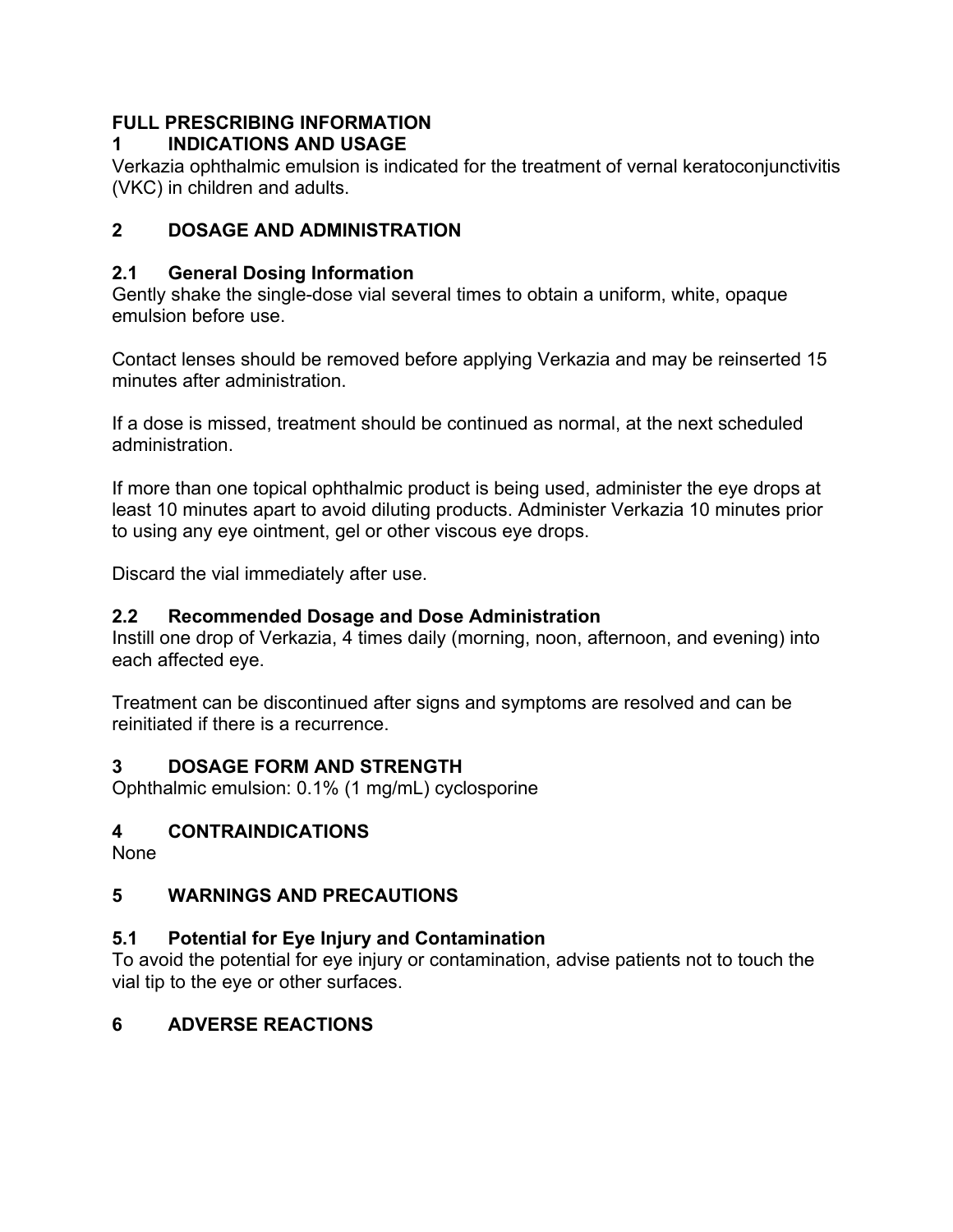### **6.1 Clinical Trials Experience**

Since clinical trials are conducted under widely varying conditions, adverse reaction rates observed in the clinical trials of a drug cannot be directly compared to rates in the clinical trials of another drug and may not reflect the rates observed in practice.

In the VEKTIS study, a multicenter, randomized, double-masked, placebo-controlled trial, a total of 57 patients received Verkazia dosed four times a day (QID) for 4 months. Forty-two (42) patients received Verkazia in an 8 month extension, safety follow-up of the VEKTIS study. In the NOVATIVE study, a multicenter, randomized, double-masked, placebo-controlled trial, 39 patients received Verkazia 1 mg/mL dosed QID for one month. A total of 53 patients received Verkazia 1 mg/mL QID during a 3-month safety follow-up. The majority of the treated patients were male (79%). The most common adverse reactions reported in greater than 5% of patients were eye pain (12%) and eye pruritus (8%) which were usually transitory and occurred during instillation (Table 1).

|                                                                                | $(N=135)$ |  |  |  |
|--------------------------------------------------------------------------------|-----------|--|--|--|
| Eye Disorders                                                                  |           |  |  |  |
| Eye pain <sup>a</sup>                                                          | 12%       |  |  |  |
| Eye pruritus <sup>b</sup>                                                      | 8%        |  |  |  |
| Ocular discomfort <sup>c</sup>                                                 | 6%        |  |  |  |
| Visual acuity reduced                                                          | 5%        |  |  |  |
| Ocular hyperemia                                                               | 4%        |  |  |  |
| Systemic                                                                       |           |  |  |  |
| Cough                                                                          | 5%        |  |  |  |
| Headache                                                                       | 4%        |  |  |  |
| Upper respiratory tract infection                                              | 2%        |  |  |  |
|                                                                                |           |  |  |  |
| a Including eye pain and instillation site pain                                |           |  |  |  |
| b Including eye pruritus and instillation site pruritus                        |           |  |  |  |
| السمكموم مجالس وماريمها امورما ويملئهم موجود بالممامل وستحومك ومرتاس بالمعزلية |           |  |  |  |

**Table 1: Adverse Reactions Reported in ≥ 1% of Patients Receiving Verkazia**

c Including foreign body sensation and ocular discomfort

## <span id="page-2-0"></span>**8 USE IN SPECIFIC POPULATIONS**

### **8.1 Pregnancy**

#### Risk Summary

There are no adequate and well-controlled studies of Verkazia administration in pregnant women to inform a drug-associated risk. Oral administration of cyclosporine to pregnant rats or rabbits did not produce teratogenicity at clinically relevant doses *[see Data]*.

Data

### *Animal Data*

Oral administration of cyclosporine oral solution (USP) to pregnant rats or rabbits was teratogenic at maternally toxic doses of 30 mg/kg/day in rats and 100 mg/kg/day in rabbits, as indicated by increased pre- and postnatal mortality, reduced fetal weight and skeletal retardations. These doses (normalized to body weight) were approximately 320 and 2150 times higher than the daily maximum recommended human ophthalmic dose (MRHOD) of 0.015 mg/kg/day, respectively.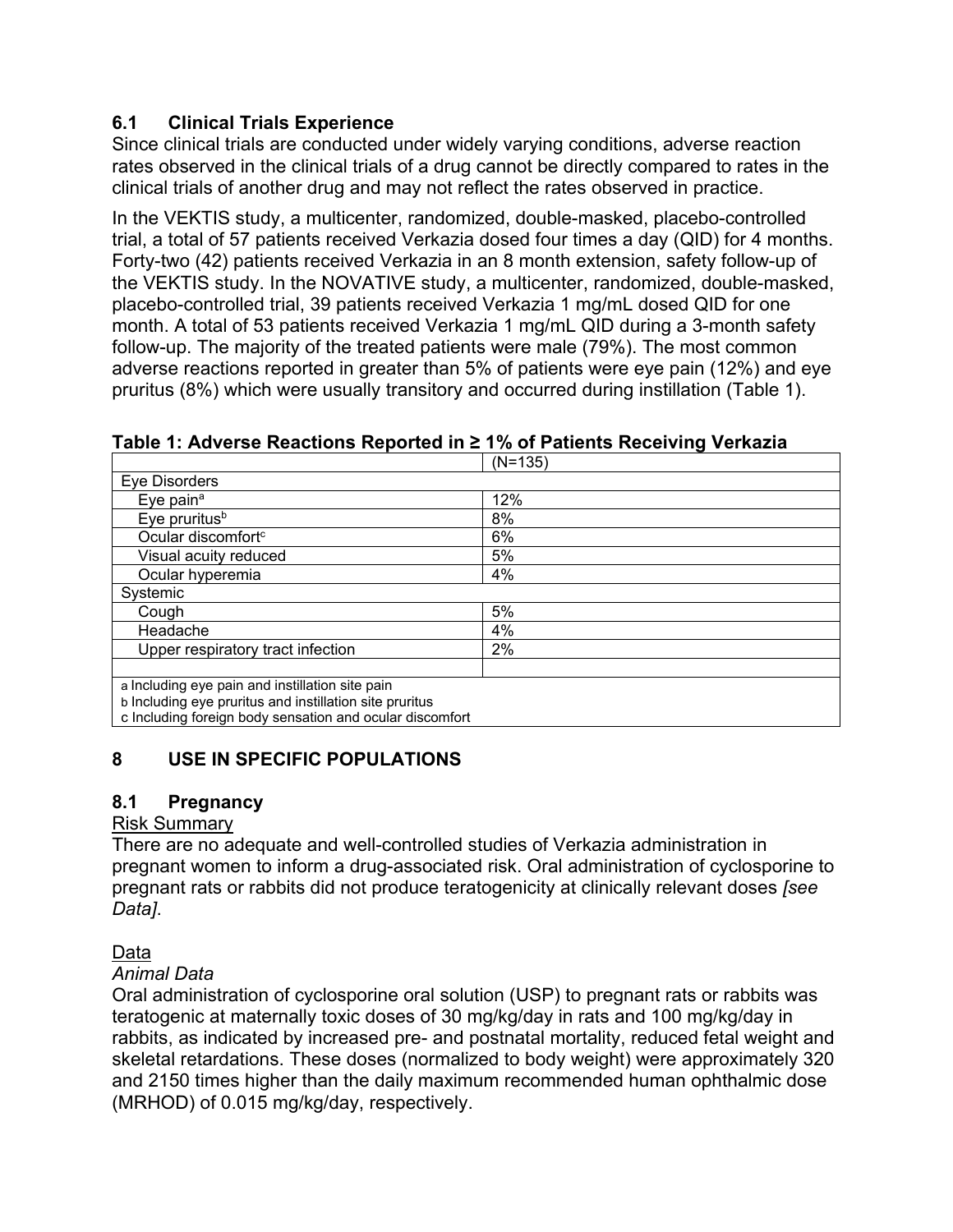No adverse embryofetal effects were observed in rats or rabbits receiving cyclosporine during organogenesis at oral doses up to 17 mg/kg/day or 30 mg/kg/day, respectively (approximately 185 and 650 times higher than the MRHOD, respectively).

An oral dose of 45 mg/kg/day cyclosporine (approximately 485 times higher than MRHOD) administered to rats from Day 15 of pregnancy until Day 21 postpartum produced maternal toxicity and an increase in postnatal mortality in offspring. No adverse effects in mothers or offspring were observed at oral doses of up to 15 mg/kg/day (160 times greater than MRHOD).

### **8.2 Lactation**

### Risk Summary

There is no information regarding the presence of cyclosporine in human milk following topical administration or on the effect of Verkazia on the breastfed infants and milk production. Administration of oral cyclosporine to rats during lactation did not produce adverse effects in offspring at clinically relevant doses *[see Pregnancy [\(8.](#page-2-0)1)]*. The development and health benefits of breastfeeding should be considered along with the mother's clinical need for Verkazia and any potential adverse effects on the breast-fed child from cyclosporine.

## **8.3 Females and Males of Reproductive Potential**

### **Infertility**

There are no data on the effects of Verkazia on human fertility. No impairment of fertility has been reported in animals receiving intravenous cyclosporine *[see Impairment of Fertility [\(13.](#page-4-0)1)]*.

## **8.4 Pediatric Use**

Verkazia's safety and effectiveness has been established in patients from 4 through 18 years of age.

## **8.5 Geriatric Use**

The safety and effectiveness of Verkazia have not been studied in geriatric patients.

## **11 DESCRIPTION**

Verkazia (cyclosporine ophthalmic emulsion) 0.1% contains a topical calcineurin inhibitor immunosuppressant. Cyclosporine is a white or almost white powder. Cyclosporine's chemical name is Cyclo[[(*E*)-(2*S*,3*R*,4*R*)-3-hydroxy-4-methyl-2- (methylamino)-6-octenoyl]-L-2-aminobutyryl-*N*-methylglycyl-*N*-methyl-L-leucyl-L-valyl-*N*methyl-L-leucyl-L-alanyl-D-alanyl-*N*-methyl-L-leucyl-*N*-methyl-L-leucyl-*N*-methyl-L-valyl] and it has the following structure:

Structural Formula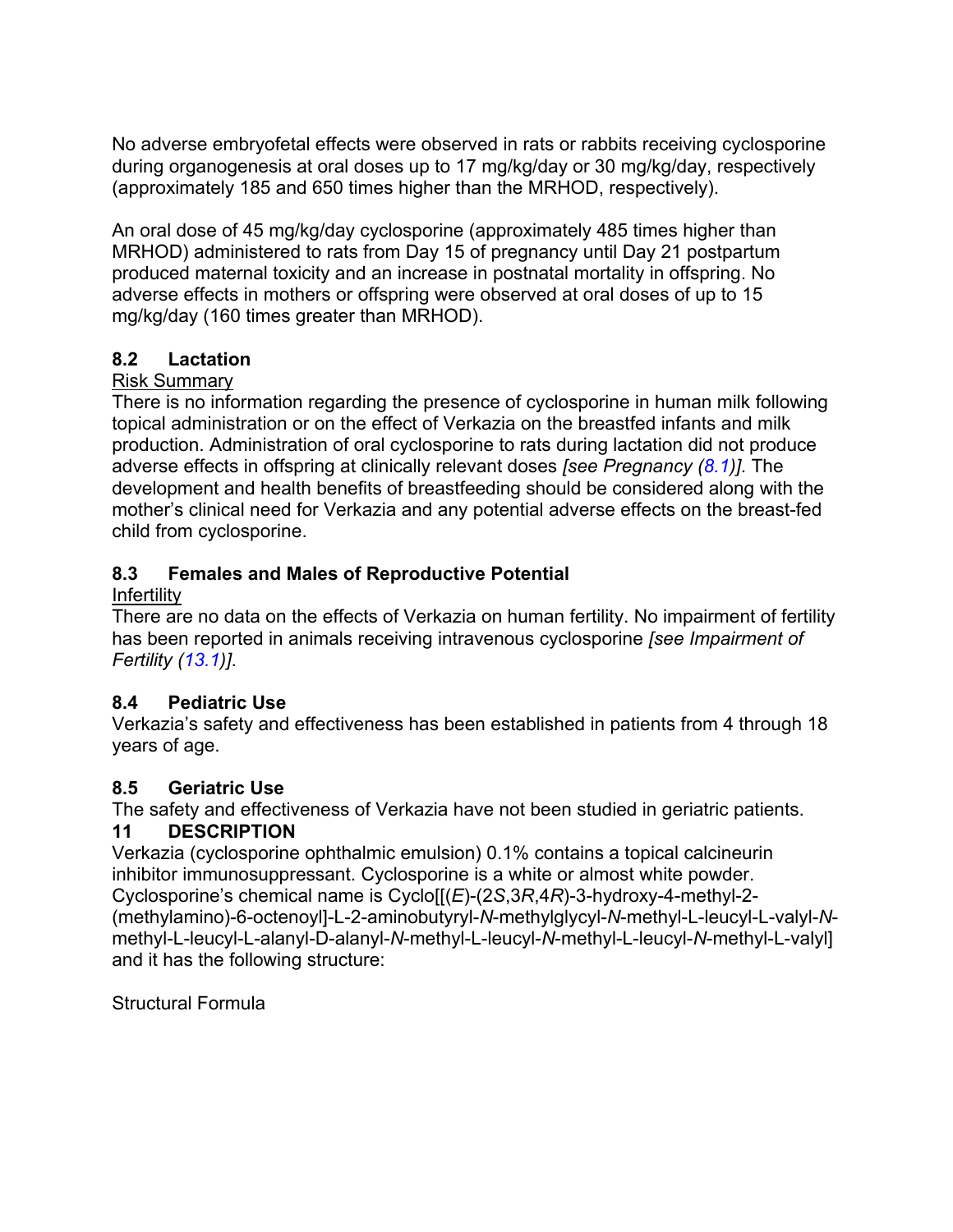

Formula: C62H111N11O12 Mol. Wt.: 1202.61

Verkazia ophthalmic emulsion is a sterile, unpreserved topical emulsion. It appears as a milky-white homogeneous emulsion. It has an osmolality of approximately 265 mOsmol/kg and a pH of 5-7. Each mL of Verkazia ophthalmic emulsion contains: Active: Cyclosporine 1 mg/mL. Inactives: Cetalkonium chloride, Glycerol, Medium-chain triglycerides, Poloxamer 188, Sodium Hydroxide to adjust pH, Tyloxapol and Water for Injection

## **12 CLINICAL PHARMACOLOGY**

### **12.1 Mechanism of Action**

Cyclosporine is a calcineurin inhibitor immunosuppressant agent when administered systemically. Following ocular administration, cyclosporine is thought to act by blocking the release of pro-inflammatory cytokines such as IL-2. The exact mechanism of action in the treatment of VKC is not known.

### **12.3 Pharmacokinetics**

Blood concentrations of cyclosporine were measured in 55 patients administered 1 drop of Verkazia 4 times daily in the VEKTIS Study. Blood samples were collected before administration and after 2, 4, and 12 months of administration of Verkazia. Among those patients that had quantifiable levels of cyclosporine during the study, the maximum blood level of cyclosporine was 0.67 ng/mL.

## <span id="page-4-0"></span>**13 NONCLINICAL TOXICOLOGY**

# **13.1 Carcinogenesis, Mutagenesis, Impairment of Fertility**

### **Carcinogenesis**

Systemic carcinogenicity studies were carried out in male and female mice and rats. In the 78-week oral (diet) mouse study, at doses of 1, 4, and 16 mg/kg/day, evidence of a statistically significant trend was found for lymphocytic lymphomas in females, and the incidence of hepatocellular carcinomas in mid-dose males significantly exceeded the control value. The low dose in mice is approximately 5 times greater than MRHOD. In the 24-month oral (diet) rat study, conducted at 0.5, 2, and 8 mg/kg/day, pancreatic islet cell adenomas significantly exceeded the control rate in the low dose level. The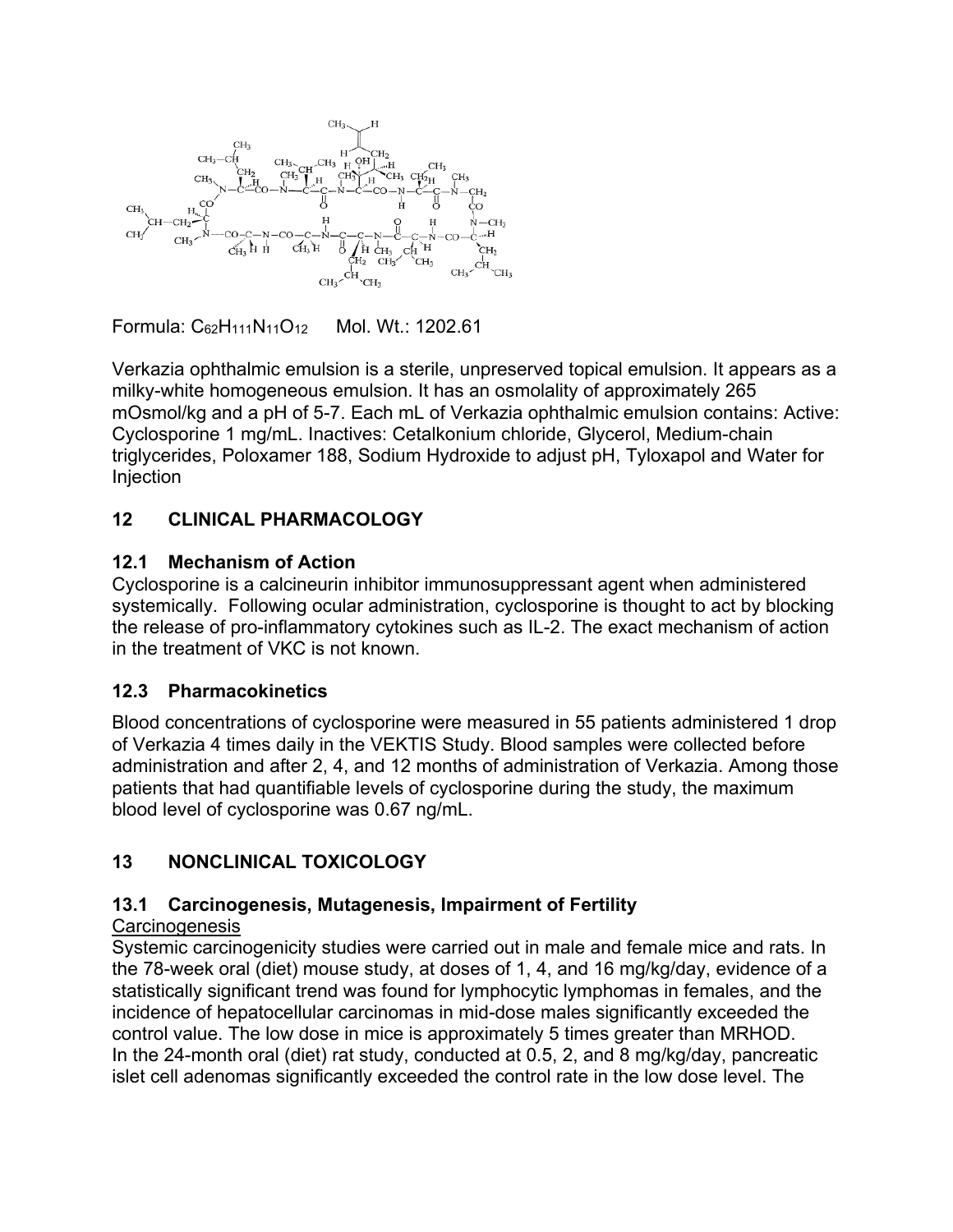hepatocellular carcinomas and pancreatic islet cell adenomas were not dose related. The low dose in rats is approximately 5 times greater than MRHOD.

#### **Mutagenesis**

In genetic toxicity tests, cyclosporine has not been found to be mutagenic/genotoxic in the Ames Test, the V79-HGPRT Test, the micronucleus test in mice and Chinese hamsters, the chromosome-aberration tests in Chinese hamster bone-marrow, the mouse dominant lethal assay, and the DNA-repair test in sperm from treated mice. Cyclosporine was positive in an in vitro sister chromatid exchange (SCE) assay using human lymphocytes.

#### Impairment of Fertility

Oral administration of cyclosporine to rats for 12 weeks (male) and 2 weeks (female) prior to mating produced no adverse effects on fertility at doses up to 15 mg/kg/day (160 times higher than MRHOD).

#### **14 CLINICAL STUDIES**

The safety and efficacy of Verkazia for the treatment of VKC was evaluated in two randomized, multi-center, double-masked, vehicle-controlled, clinical trials (VEKTIS Study; NCT01751126 and NOVATIVE Study; NCT00328653).

In the VEKTIS study, patients with severe VKC were randomized to four times daily of Verkazia 1 mg/mL or two times daily (BID) of Verkazia 1 mg/mL and vehicle group for the first 4 months (Period 1). Similarly, in the NOVATIVE study, patients with moderate to severe VKC were randomized to QID of Verkazia 1 mg/mL or QID of cyclosporine ophthalmic emulsion 0.5 mg/mL) and vehicle group for the first 1 month (Period 1). In both studies, patients randomized to the vehicle group were switched to Verkazia (QID or BID) from Month 4 to Month 12 in VEKTIS Study and to cyclosporine ophthalmic emulsion 0.5 mg/mL QID or 1 mg/mL from Month 1 to Month 4 in NOVATIVE Study (Period 2).

A total of 168 and 118 patients were enrolled in the VEKTIS and NOVATIVE studies for the efficacy analyses, respectively. Patients' age ranged from 4 through 17 years (mean age 9 years) in VEKTIS and 4 through 21 years (mean age 9 years) in NOVATIVE, with most patients being between 4 and 11 years of age (76% in VEKTIS and 80% in NOVATIVE) and male (79% in VEKTIS and 81% in NOVATIVE). Most of the patients had both limbal and tarsal forms of VKC (65% in VEKTIS and 74% in NOVATIVE). In both studies, patients had experienced VKC for a mean of 3 years prior to enrollment and all patients had a history of at least one recurrence of VKC in the year prior to study entry.

In the VEKTIS study, key efficacy evaluation was based on the change in corneal fluorescein staining (CFS) score and in itching score over 4 months. The results at each month are presented in Table 2 for the CFS score and in Table 3 for the Itching score.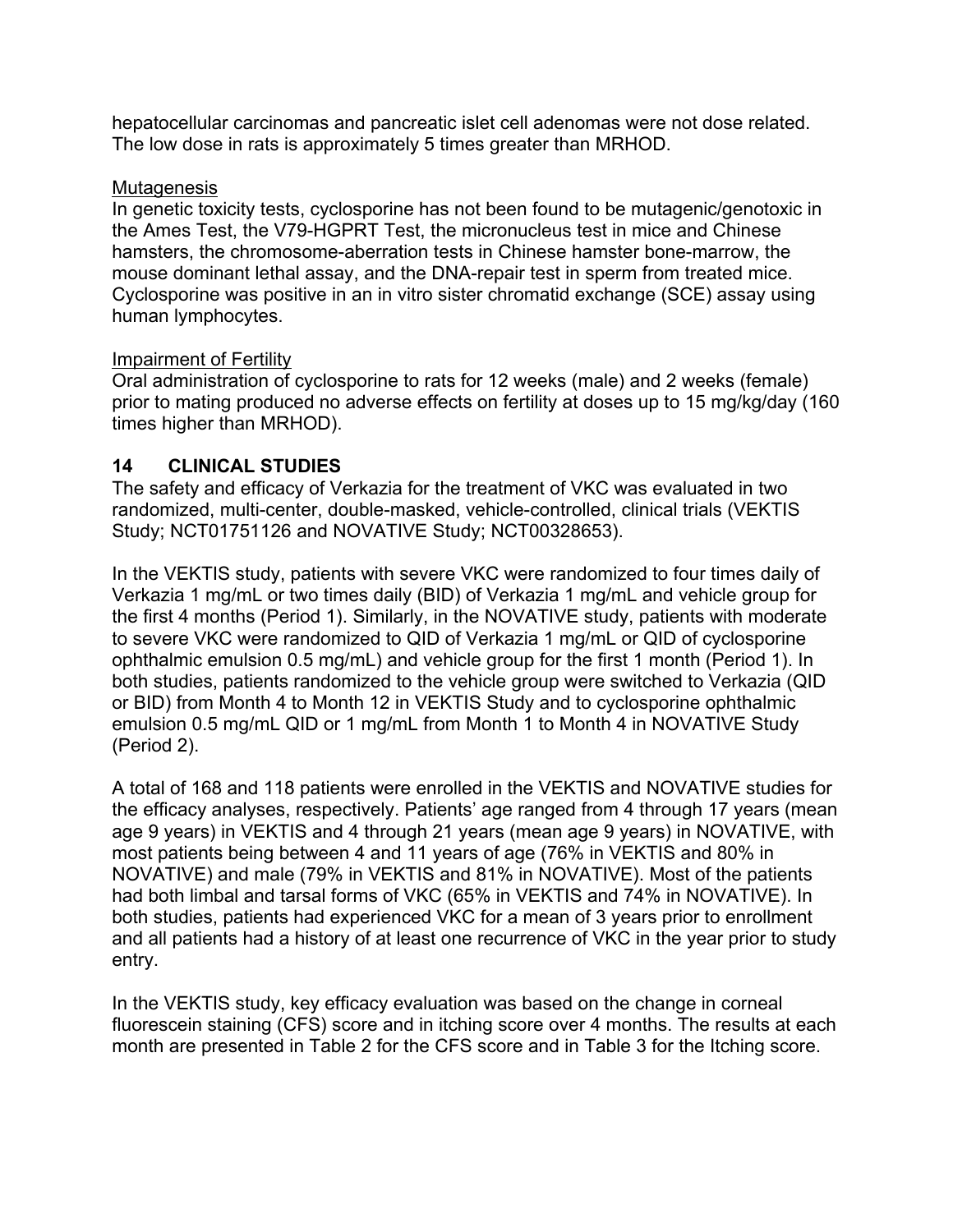| <b>Visit</b>       | Vehicle<br>$(N = 58)$ | Verkazia QID<br>$(N = 56)$ | <b>Verkazia BID</b><br>$(N = 54)$ | 95% Confidence Interval <sup>[1]</sup><br>Verkazia QID vs. Vehicle |
|--------------------|-----------------------|----------------------------|-----------------------------------|--------------------------------------------------------------------|
| <b>Baseline</b>    | 4.1(0.3)              | 4.3(0.4)                   | 4.1(0.3)                          | ← Favor Verkazia QID                                               |
| Month 1            | $-0.8(1.3)$           | $-1.4(1.4)$                | $-1.3(1.3)$                       | $-0.7$<br>$-0.9$                                                   |
| Month <sub>2</sub> | $-0.9(1.2)$           | $-1.8(1.5)$                | $-1.8(1.5)$                       |                                                                    |
| Month <sub>3</sub> | $-1.2(1.5)$           | $-2.3(1.6)$                | $-2.0(1.6)$                       | $-1.1$<br>$-1.1$                                                   |
| Month 4            | $-1.2(1.5)$           | $-2.3(1.7)$                | $-1.9(1.6)$                       |                                                                    |
|                    |                       |                            | $-2.0$                            | 0.5<br>$-0.5$<br>$-1.5 - 1.0$<br>0.0                               |

#### **Table 2: Efficacy Results of the Mean Change in Keratitis Score from Baseline at Each Visit(Full Analysis Set)**

[1] Treatment differences (numbers in the middle of the horizontal lines) and 95% confidence intervals (horizonatl lines) are based on ANCOVA model including baseline CFS score and the proportion of time potentially spent in taking study medication during the VKC season as covariate. For subjects that received rescue therapy during the study, all post-rescue data were imputed by the last available data observed prior to rescue initiation.

Note 1: CFS score was measured at each month using a 5-point scale (0=no stain, and 5 = more stain).

Note 2: The Full Analysis Set included all randomized subjects that received at least one drop of study medication.

#### **Table 3: Efficacy Results of the Mean Change in Itching Score from Baseline at Each Visit (Full Analysis Set)**

| <b>Visit</b>       | Vehicle<br>$(N = 58)$ | Verkazia QID<br>$(N = 56)$ | Verkazia BID<br>$(N = 54)$ | 95% Confidence Interval <sup>[1]</sup><br>Verkazia QID vs. Vehicle |
|--------------------|-----------------------|----------------------------|----------------------------|--------------------------------------------------------------------|
| <b>Baseline</b>    | 78.4 (16.3)           | 78.0 (18.2)                | 80.1 (14.8)                | ← Favor Verkazia QID                                               |
| Month 1            | $-18.3(21.2)$         | $-33.8(32.1)$              | $-24.4(29.6)$              | $-15.7$                                                            |
| Month <sub>2</sub> | $-18.6(23.0)$         | $-36.0(35.5)$              | $-29.1(27.6)$              | $-17.7$                                                            |
| Month <sub>3</sub> | $-21.6(25.1)$         | $-39.8(34.9)$              | $-35.4(32.0)$              | $-18.4$                                                            |
| Month 4            | $-25.4(26.6)$         | $-44.1(38.1)$              | $-35.8(34.9)$              | $-18.9$                                                            |
|                    |                       |                            | $-40$                      | 5<br>$-20$<br>$-10$<br>$-30$<br>0                                  |
|                    |                       |                            |                            |                                                                    |

[1] Treatment differences (numbers in the middle of the horizontal lines) and 95% confidence intervals (horizonatl lines) are based on ANCOVA model including baseline Itching score and the proportion of time potentially spent in taking study medication as covariate. For subjects that received rescue therapy during the study, all post-rescue data were imputed by the last available data observed prior to rescue initiation.

Note 1: Itching score at each visit was measured using a Visual Analogue Scale (0 = no itch to 100 = maximal itch).

Analyses of the CFS score and Itching score at Month 1 of the efficacy evaluation period in the NOVATIVE Study also provided supporting evidence.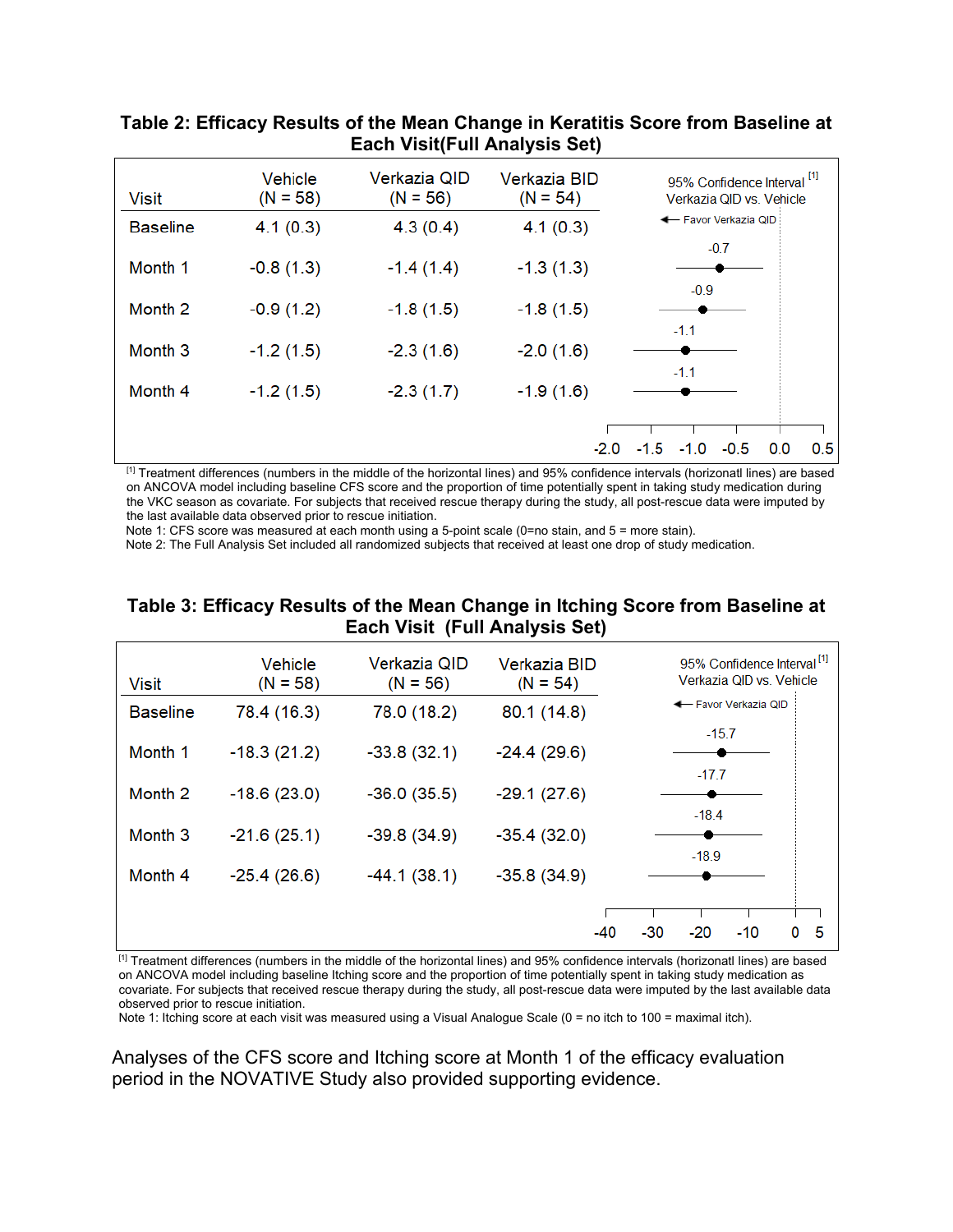### **16 HOW SUPPLIED/STORAGE AND HANDLING**

Verkazia (cyclosporine ophthalmic emulsion) 0.1% is packaged in low-density polyethylene single-dose vials. Each vial contains 0.3 mL fill; 5 vials are packaged in an aluminum pouch; 6, 12, or 24 pouches are packaged in a box.

The entire contents of each box of 30, 60, or 120 vials must be dispensed intact.

30 Single-Dose Vials 0.3 mL each - NDC XXXXX-XXX-XX 60 Single-Dose Vials 0.3 mL each – NDC XXXXX-XXX-XX 120 Single-Dose Vials 0.3 mL each – NDC XXXX-XXX-XX

Storage: Do not freeze Verkazia. Store at 20°C to 25°C (68°F to 77°F). After opening the aluminum pouch, the single-dose vial should be kept in the pouch to protect from light and avoid evaporation. Any opened individual single-dose vial with any remaining emulsion should be discarded immediately after use.

#### **17 PATIENT COUNSELING INFORMATION**

Advise the patient to read the FDA-approved patient labeling (Instructions for Use).

#### Handling the Vial

Advise patients to not allow the tip of the vial to touch the eye or any surface, as this may contaminate the emulsion. Advise patients to not touch the vial tip to their eye to avoid the potential for injury to the eye *[see Warnings and Precautions [\(5.](#page-1-4)1)]*.

#### Use with Contact Lenses

Advise patients that contact lenses should be removed before administering Verkazia and to wait at least 15 minutes after instillation of the dose before reinserting the contact lenses *[see Dosage and Administration (2.1)]*.

#### **Administration**

Advise patients that the emulsion from one individual single-dose vial is to be used immediately after opening for administration to one or both eyes, and the remaining contents should be discarded immediately after administration *[see Dosage and Administration (2)].*

#### Missed Dose

If a dose is missed, Verkazia should be continued as normal at the next dose as planned. *[see Dosage and Administration (2.1)].*

*Manufactured for: Santen Inc Manufactured by: ExcelVision*